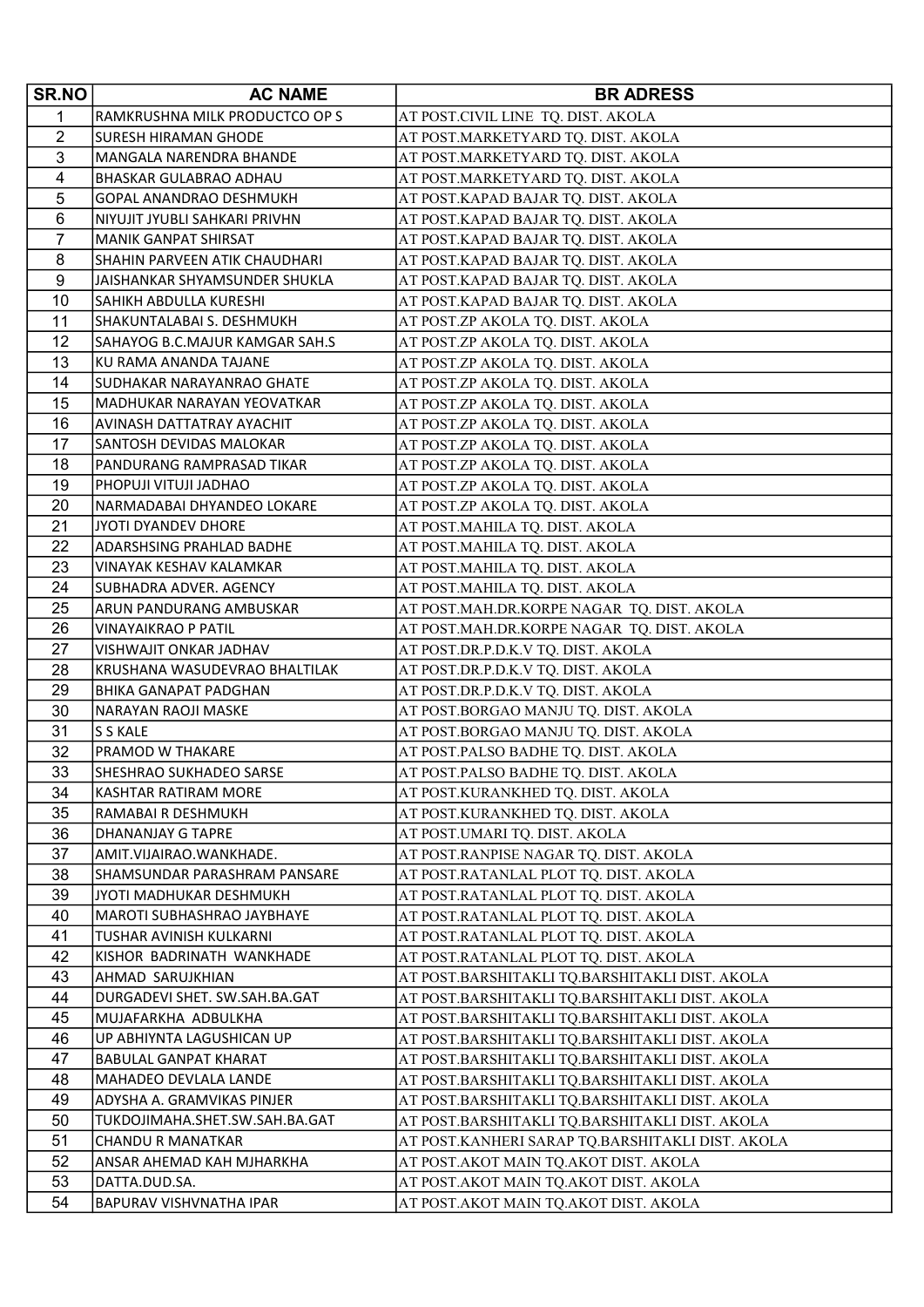| 55  | KEELAS RAJARAM VANKHADE         | AT POST.AKOT MAIN TQ.AKOT DIST. AKOLA                    |
|-----|---------------------------------|----------------------------------------------------------|
| 56  | ANIL RAMRAO THETE               | AT POST.AKOT MAIN TQ.AKOT DIST. AKOLA                    |
| 57  | MANDA ASHOK JAYALE              | AT POST.AKOT MAIN TQ.AKOT DIST. AKOLA                    |
| 58  | NARENDRA BHASKAR GAVANDE        | AT POST.AKOT NARSINGH MANDIR TQ.AKOT DIST. AKOLA         |
| 59  | SK NASIR SK WAHAB               | AT POST. WARUR JAULKA TQ. AKOT DIST. AKOLA               |
| 60  | RAHMAN SHAH LALU SHAH           | AT POST. WARUR JAULKA TQ. AKOT DIST. AKOLA               |
| 61  | PRAMILABAI RAMDAS DAHIBHAN      | AT POST.MUNDGAOA TQ.AKOT DIST. AKOLA                     |
| 62  | SEC GR PAN DHONDO AAKHAR        | AT POST.HIWARKHED TQ.TELHARA DIST. AKOLA                 |
| 63  | <b>BABULAL NANA MAWASE</b>      | AT POST.HIWARKHED TQ.TELHARA DIST. AKOLA                 |
| 64  | RAJENDRAKUMAR SHAMBIHARI AGRAW  | AT POST.HIWARKHED TQ.TELHARA DIST. AKOLA                 |
| 65  | SULOCHNA GAJANAN CHOPDE         | AT POST.HIWARKHED TQ.TELHARA DIST. AKOLA                 |
| 66  | RAMDAS GANPAT FOFASE            | AT POST.HIWARKHED TQ.TELHARA DIST. AKOLA                 |
| 67  | HARUNSHA SHUMUN SHA             | AT POST.HIWARKHED TQ.TELHARA DIST. AKOLA                 |
| 68  | SMT MNJUSHA MURLIDAR KAUSAL     | AT POST.BALAPUR TQ.BALAPUR DIST. AKOLA                   |
| 69  | YUSUF ALEE SAI AMAD             | AT POST.BALAPUR TQ.BALAPUR DIST. AKOLA                   |
| 70  | MO. RIYAJODDIN MO. KARIM        | AT POST.BALAPUR TQ.BALAPUR DIST. AKOLA                   |
| 71  | PANDURANG AMRUTA TEKADE         | AT POST.URAL TQ.BALAPUR DIST. AKOLA                      |
| 72  | SHIVSHANKAR ASHOK MODAK         | AT POST.URAL TQ.BALAPUR DIST. AKOLA                      |
| 73  | SUNIL SHALIGRAM MESARE          | AT POST.NIMBA TQ.BALAPUR DIST. AKOLA                     |
| 74  | SHRIRAM SHET S B G JANORI       | AT POST.NIMBA TQ.BALAPUR DIST. AKOLA                     |
| 75  | SAROJ HIMAT DANDLE              | AT POST.VYALA TQ.BALAPUR DIST. AKOLA                     |
| 76  | MU.Z.P.M.KANYA.SCHOOL           | AT POST.PATUR TQ.PATUR DIST. AKOLA                       |
| 77  | UDAY.NAGARI.SAHKARI.PAT.S.      | AT POST.PATUR TQ.PATUR DIST. AKOLA                       |
| 78  | ANILKUMAR RAVINDRASING GAHILOT  | AT POST.PATUR TQ.PATUR DIST. AKOLA                       |
| 79  | SANJAY RAMCHANDRA DAKHORE       | AT POST.PATUR TQ.PATUR DIST. AKOLA                       |
| 80  | SANTOSH SHIVHARI SURWADE        | AT POST.PATUR TQ.PATUR DIST. AKOLA                       |
| 81  | <b>BHUMIPUTRA SE GAT MALSUR</b> | AT POST.CHANNI TQ.PATUR DIST. AKOLA                      |
| 82  | <b>GANESHGIR MAHILA GAT</b>     | AT POST.AALEGAO TQ.PATUR DIST. AKOLA                     |
| 83  | RADHABAI F MOHATA               | AT POST.AALEGAO TQ.PATUR DIST. AKOLA                     |
| 84  | SANTOSH JAGDEV MAHALLE          | AT POST.AALEGAO TQ.PATUR DIST. AKOLA                     |
| 85  | NARAYAN GANPAT HEDAU            | AT POST.MURTIZAPUR MAIN TQ.MURTIZAPUR DIST. AKOLA        |
| 86  | KHURSHANAPARN S.S.SHET.B.GAT    | AT POST.MURTIZAPUR MAIN TQ.MURTIZAPUR DIST. AKOLA        |
| 87  | GITABAI RAMBHAO GANESHPURE      | AT POST.MURTIZAPUR MAIN TQ.MURTIZAPUR DIST. AKOLA        |
| 88  | <b>NILESH SUBHASH TAHILE</b>    | AT POST.MURTIZAPUR MAIN TQ.MURTIZAPUR DIST. AKOLA        |
| 89  | MADHUKAR PANDURANG SARDAR       | AT POST.MURTIZAPUR MAIN TQ.MURTIZAPUR DIST. AKOLA        |
| 90  | DIPAK SHAMRAO DONGARDIVE        | AT POST.MURTIZAPUR MARKET YARD TO.MURTIZAPUR DIST. AKOLA |
| 91  | IASSHILA MAHILA B GAT           | AT POST.MURTIZAPUR MARKET YARD TQ.MURTIZAPUR DIST. AKOLA |
| 92  | IRSHAK ALI WARIS ALI            | AT POST.MURTIZAPUR CITY TQ.MURTIZAPUR DIST. AKOLA        |
| 93  | RAMKURSHNA BHAGWAN JADHAV       | AT POST.MURTIZAPUR CITY TQ.MURTIZAPUR DIST. AKOLA        |
| 94  | JAGNATH RAMRAO KHANDEKAR        | AT POST.MANA TQ.MURTIZAPUR DIST. AKOLA                   |
| 95  | <b>SURESH PRALLHAD SHILE</b>    | AT POST.MANA TQ.MURTIZAPUR DIST. AKOLA                   |
| 96  | LAKSHMIKANTA R KAVATHKAR        | AT POST.MANA TQ.MURTIZAPUR DIST. AKOLA                   |
| 97  | VITTHALPURI KAILASPURI          | AT POST.MANA TQ.MURTIZAPUR DIST. AKOLA                   |
| 98  | TUKARAM BALIRAM MALAWE          | AT POST.KURUM TQ.MURTIZAPUR DIST. AKOLA                  |
| 99  | <b>BHAURAO GOVIND VASANIK</b>   | AT POST.KARANJA MAIN.TQ.KARANJA DIST. WASHIM             |
| 100 | N T PAWAR                       | AT POST.KARANJA MAIN.TQ.KARANJA DIST. WASHIM             |
| 101 | PRA PRAV NI YO JAIRAMJI GRUHAN  | AT POST.KARANJA MAIN.TQ.KARANJA DIST. WASHIM             |
| 102 | PARVATI SADASHIV DESMUKH        | AT POST.KARANJA  MAIN.TQ.KARANJA DIST. WASHIM            |
| 103 | <b>GANGUBAI GYANDEVRAO GUHE</b> | AT POST.KARANJA MAIN.TQ.KARANJA DIST. WASHIM             |
| 104 | ANIS KASAM MAMDANI              | AT POST.KARANJA  MAIN.TQ.KARANJA DIST. WASHIM            |
| 105 | REKHA PRAKASH SONWAL            | AT POST.KARANJA MAIN.TQ.KARANJA DIST. WASHIM             |
| 106 | SANTOSH SHAMSUNDAR AGRAWAL      | AT POST.KARANJA  MAIN.TQ.KARANJA DIST. WASHIM            |
| 107 | ANIL KAMALKISHOR AGRAWAL        | AT POST.KARANJA  MAIN.TQ.KARANJA DIST. WASHIM            |
| 108 | S.N.S.G.N.S.S                   | AT POST.KARANJA MAIN.TQ.KARANJA DIST. WASHIM             |
| 109 | K B RATHOD                      |                                                          |
|     |                                 | AT POST.KARANJA  MAIN.TQ.KARANJA DIST. WASHIM            |